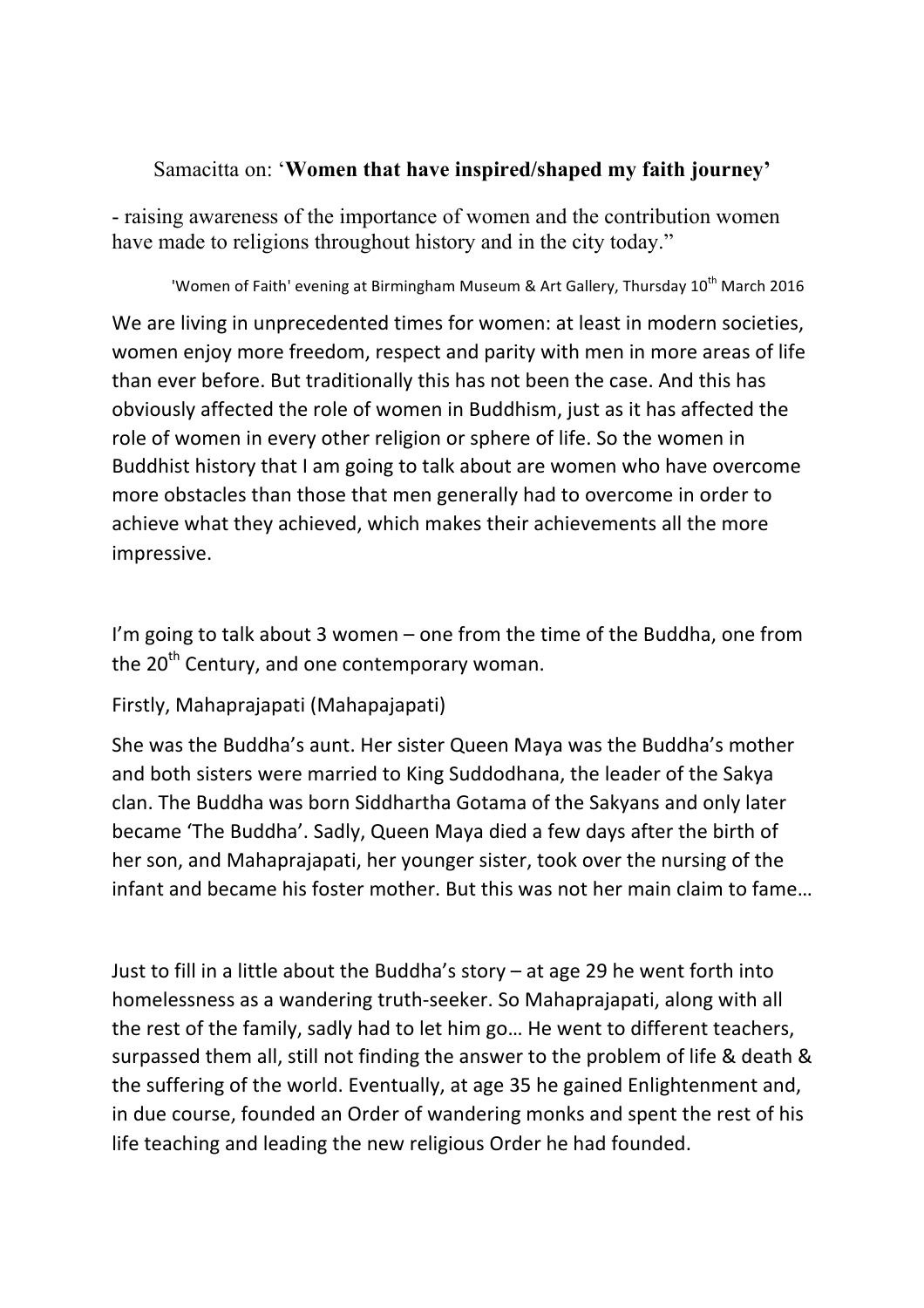Mahaprajapati comes back into the story of the Buddha's life some years after his Enlightenment. She must have been about 60 years old. Her husband the king had died, and the Buddha's son Rahula, and her own son Nanda, had both renounced the worldly life and joined the Buddha's Order. Mahaprajapati decided that she too wished to follow the same path and although well into middle age, she decided to renounce her worldly life take up the homeless life.

The drama for which Mahaprajapati is famous is the encounters she had with the Buddha over this question of the ordination of women. At first he categorically refused, then he left for Vesali, about 350 miles away. Undaunted, she followed him there, along with a great retinue of women. Their long march through the dusty roads of India must have been quite a sight. Eventually, they arrived at Vesali and Mahaprajapati presented herself again before the Buddha, this time with her hair already shaved off and wearing yellow robes. Still he refused. But then there was an intercession from the Buddha's cousin Ananda – who goes down in history as a great friend and benefactor to women because of this incident. He quietly asked the Buddha, 'Suppose women were to go forth into homelessness and follow the Buddha's teachings – would they be capable of attaining Enlightenment?. The Buddha admitted that yes, women were capable of attaining the same insights, and the same Enlightenment, as men. So Ananda said it would be fitting if the Buddha were to ordain Mahaprajapati – after all she had brought him up and done him a great service. So then the Buddha was won over and he granted her request. But he laid down 8 extra conditions for women seeking ordination, to make sure they were wanting to go forth for the right reasons, and not just to escape their worldly duties and gain the status of a monk. In effect, the women's Order was subordinated to the men's Order  $-$  but Mahaprajapati accepted the extra conditions willingly, even joyfully. Far from insisting upon special treatment, she accepted the Buddha's extra conditions with true spiritual receptivity and an understanding of what is truly important.

The other thing that Mahaprajapati is famous for is asking one of the best questions of the Buddha that has ever been put to him: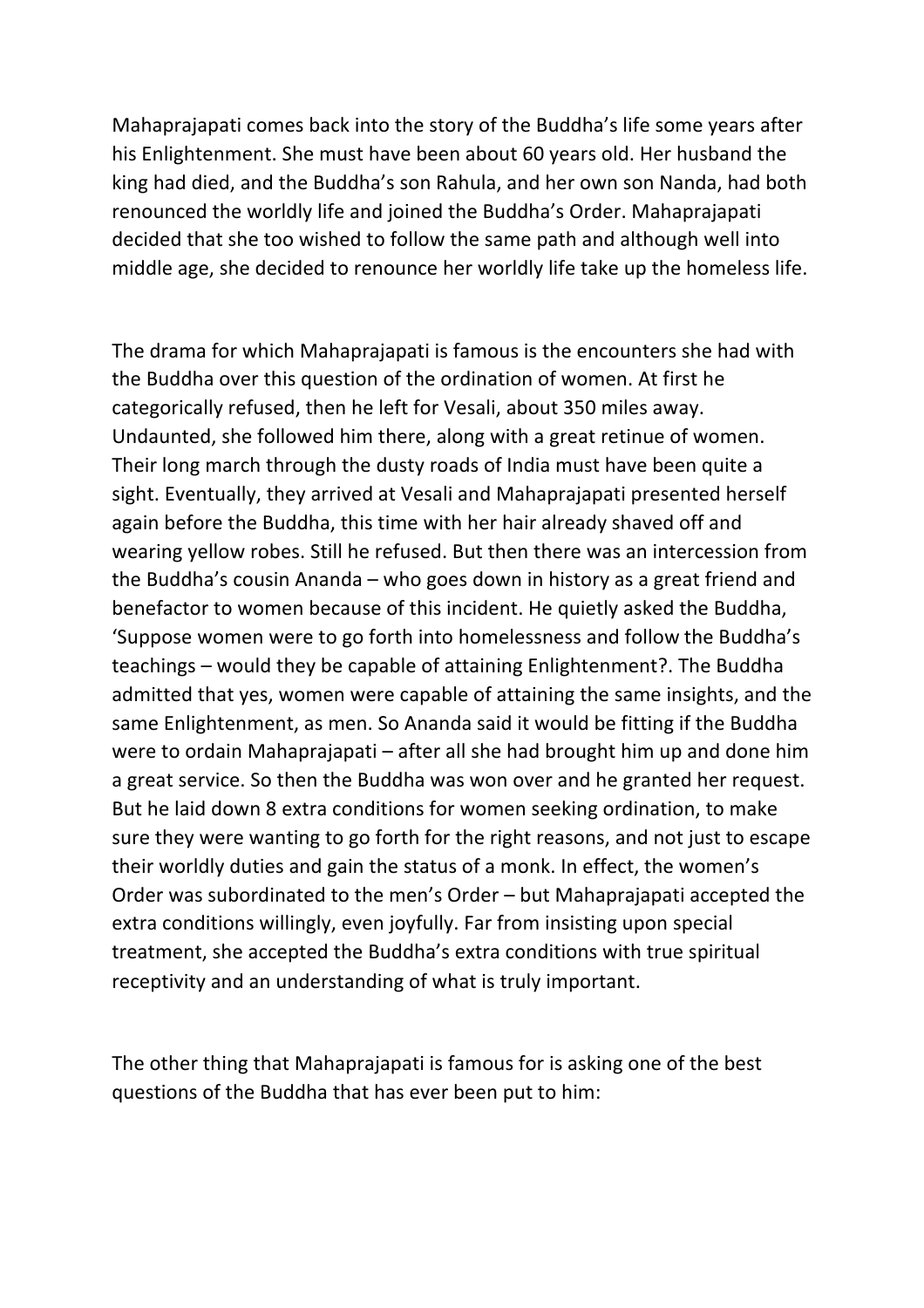Many different people purported to be teaching 'Buddhism', even in the Buddha's day! But sometimes those teachings were contradictory. So Mahaprajapati went to the Buddha and asked him straight out: 'What is your teaching? How shall we recognise it?'

The Buddha's answer was pragmatic and it has echoed down the centuries as the criterion to apply whenever one is unsure whether this is Buddhist teaching or not. He said:

*'Whatever conduces to peace of mind, conduces to purity, conduces to* seclusion, conduces to fewness of desires, conduces to contentment, conduces *to* insight and wisdom and detachment from the world, conduces to an *understanding of the transcendental, whatever you find in your experience conduces to these ends, take that as my Dharma, take that as my teaching.'* 

So Mahaprajapati made 3 very important contributions to Buddhism:

- 1. She nursed the Buddha when he was an infant and brought him up
- 2. She secured ordination for women, setting in motion the whole tradition of female Bikkhunis and nuns, and also inspiring countless women down the centuries to follow in her footsteps, and
- 3. She asked the question that unambiguously established what was the Buddha's own criterion for recognising his teaching

So this, to me, is an example of a woman showing courage, humility and astute discernment in her heartfelt desire to follow the spiritual path of the Buddha.

## Dipa Ma –

Dipa Ma (born Nani Bala Barua) was born in 1911 in what is now Bangladesh. Buddhist practice within her culture consisted mainly in rituals and ceremonies but hardly any meditation so Dipa Ma had little opportunity to undertake serious spiritual training. She was an ordinary village girl, was given in marriage to an engineer twice her age and later lived with him in Burma. By her mid forties, she had lost her husband and was suffering from some kind of heart disease and hypertension, trying to care for her child, Dipa, and her younger brother, Bijoy. After having a prophetic dream, she decided to go to a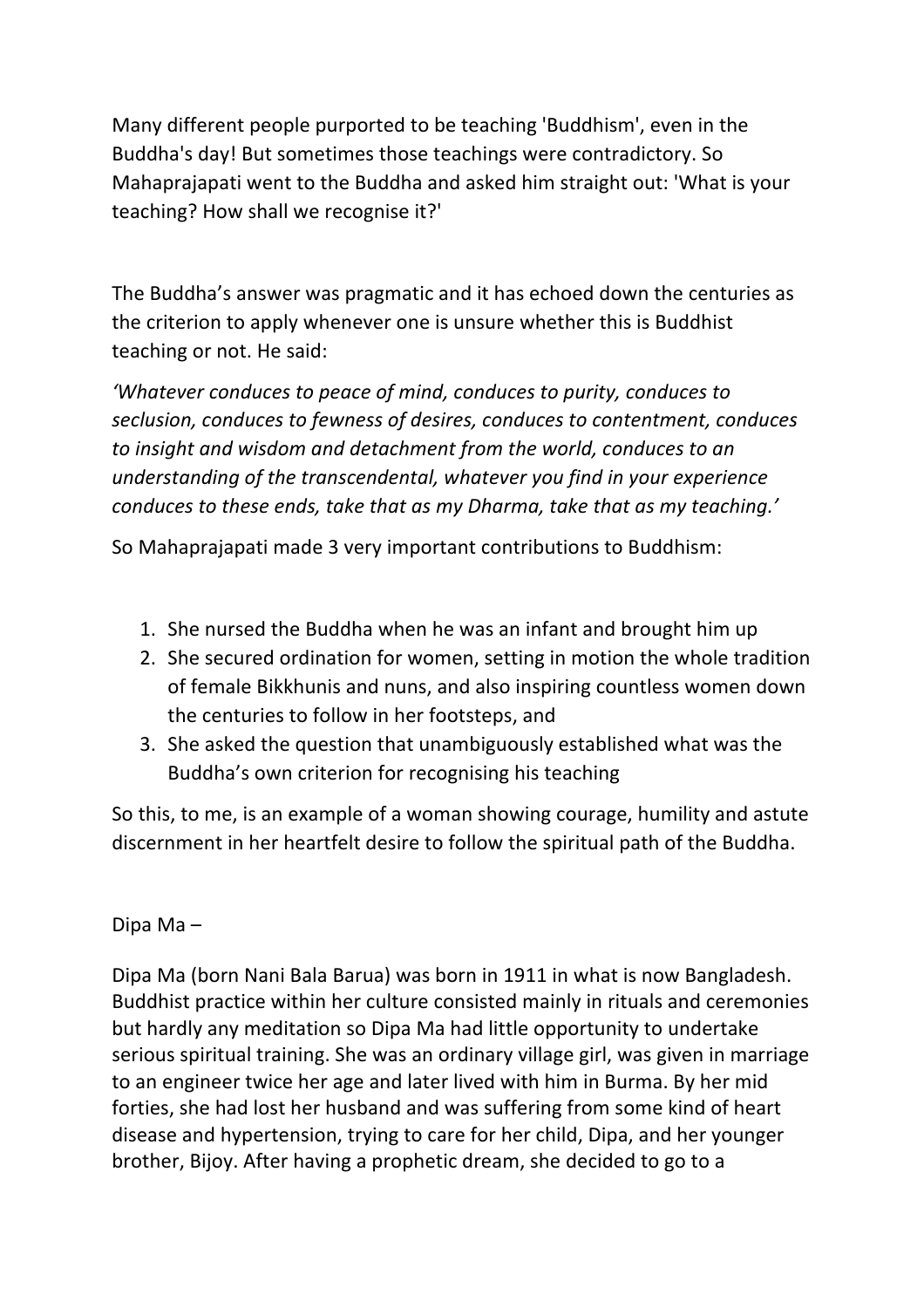monastery in Rangoon and undertake meditation training. But she was obliged to return to family life and to find a way of practising alongside her family responsibilities. Once into her fifties, she was more determined than ever to take up serious meditation training and she found a renowned teacher Mahasi Sayadaw. Under his guidance, she almost immediately attained deep levels of concentration, her heart trouble disappeared (blood pressure returned to normal) and her grief vanished. She would henceforth go back and forth between her city apartment in Calcutta and the retreat centre for bouts of intensive training, and she began to gain a great following amongst householders who would come to see her at her home all day long.

"Human beings will never solve all their problems," she taught. "The only way is to bring mindfulness to whatever you are suffering. And if you can manage only five minutes of meditation a day, you should do that."

Dipa Ma became the "patron saint of householders," and the embodiment of *being* the practice rather than *doing* the practice. She urged her students to make every moment count and emphasized bringing mindfulness to cooking, ironing, talking, or any other daily activity. "Meditation, mothering, and practice all flowed into each other in an effortless way," says meditation teacher Jacqueline Mandell. Dipa Ma's path wasn't attached to a particular place, teacher, lifestyle, or the monastic model. The world was her monastery; mothering and teaching were her practice. Joseph Goldstein said that with Dipa Ma there was no sense of someone trying to be mindful; there was just mindfulness doing itself. Dipa Ma said, "You cannot separate meditation from life."

Dipa Ma was a strong spiritual influence on many eminent teachers, especially the 3 founders of the Insight Meditation Society in America, Joseph Goldstein, Jack Kornfield, and Sharon Salzberg. Though she lived as a mother and grandmother in a simple city apartment in Calcutta, she never compromised on her own practice of mindfulness and meditation and she became one of the most renowned meditation masters of the  $20<sup>th</sup>$  century.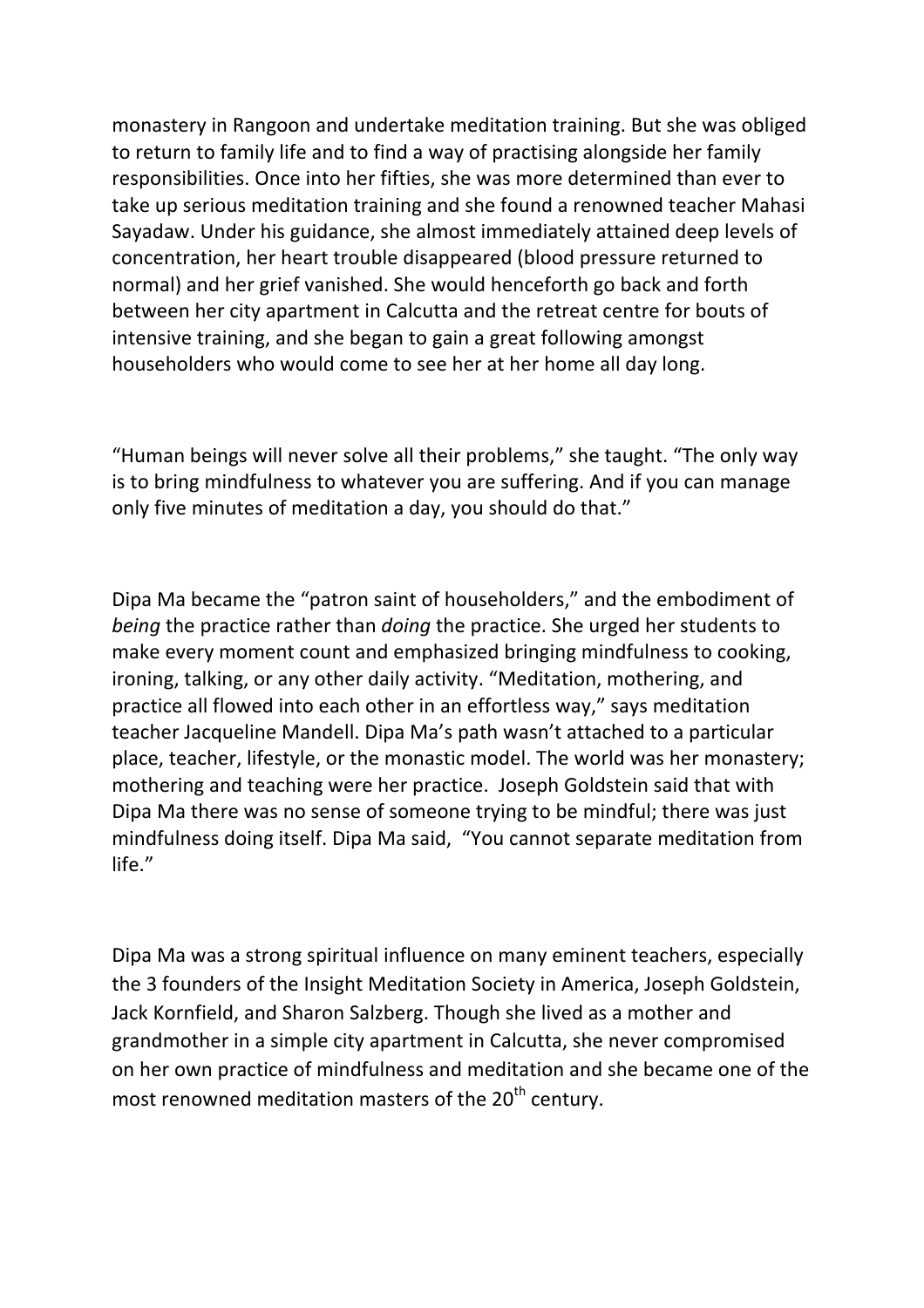Maitrisara  $-$  a quietly strong spiritual influence and an inspiration to hundreds of women and men who go along to the Birmingham Buddhist Centre looking for ways of bringing a spiritual dimension into their lives. Although she carries a lot of responsibility as a Trustee of the Charity, she wears it lightly, even playfully, without pretentiousness.

Maitrisara is a long-standing member of the Triratna (Three Jewels) Buddhist Order. The ordination process typically takes around 6 years of preparation and training. From the moment of ordination onwards, all the activities of one's life are in service to those Three Jewels of Buddhism  $-$ 

- 1. The Buddha developing one's potential and growing towards Enlightenment
- 2. The Dharma studying/practising the teachings and making them available to others
- 3. The Sangha or community of followers in many ways the most complex and demanding practice of all. Cue: Maitrisara's life.

Maitrisara has taken up a lifestyle that is a direct expression of her highest values which are her guiding principles. She is neither monastic nor lay; her commitment to the path consists in taking responsibility for her own ethical practice as well as for the needs of people coming along to the Buddhist Centre where she is part of a team running things. Like Dipa Ma, Maitrisara's practice is exemplified in her whole life e.g. not having any specific hours to her work, she blends being a spiritual teacher with being a friend to many women  $-$  both with her peers in the Order and with those less experienced. Also, as part of her practice of generosity and renunciation, she lives on a very basic 'support package' rather than taking a salary, even though she is highly qualified in her field of community development.

Like Dipa Ma, Maitrisara practises her faith in the context of a busy urban environment, yet there is no sense of compromise in her practice. Though she is not in robes, she has renounced the worldly values of money and status and is as committed to her practice as any monastic. Her particular responsibility is around befriending women, organising training for them and helping them to prepare for ordination. Soon she will be ordaining some of those women herself and, as their Preceptor, she will be taking on a particularly weighty spiritual responsibility towards them. So she is passing on the flame of the